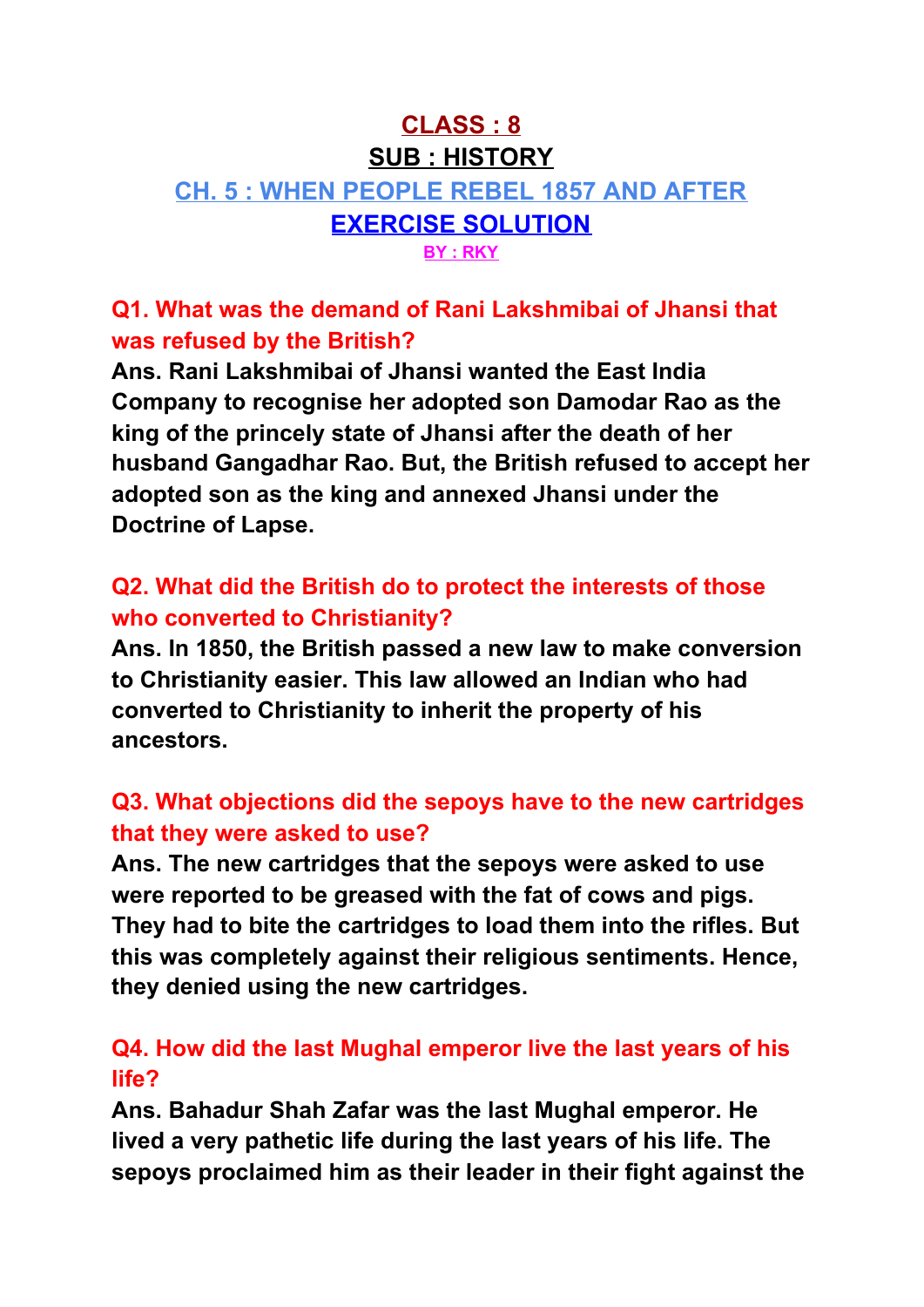**British. He was the symbolic head of the 1857 revolt. However, after the failure of the revolt, he was tried in the court and was sentenced to life imprisonment. His sons and grandson were shot dead by the British. He and his wife were sent to prison in Rangoon where he died in 1862.**

**Q5. What could be the reasons for the confidence of the British rulers about their position in India before May 1857? Ans. These were the reasons for the conference of the British ruler about their position in India before May 1857 :**

**(i) The British imposed Subsidiary Alliance on many Indian princely states and disbanded their armies. Hence, there was no threat from these armyless princely states.**

**(ii) The company successfully annexed many princely states by using the policy of Doctrine of Lapse.**

**(iii) The decline of the Mughals and Marathas also strengthened the position of the British in India.**

**(iv) Before 1857, the British successfully suppressed many revolts. So, they were very confident of their military strength.**

**(v) Many Indian kings, nawabs and zamindars were in support of the British rule. It also boosted the morale of the British in India.**

## **Q6. What impact did Bahadur Shah Zafar's support to the rebellion have on the people and the ruling families?**

**Ans. Bahadur Shah Zafar's support to the rebellion had a great impact on the people and the ruling families. He asked all the rulers and the chiefs of the country to come forward and organise a confederacy of Indian states to fight the British rule. The leadership of the Mughal emperor provided legitimacy to**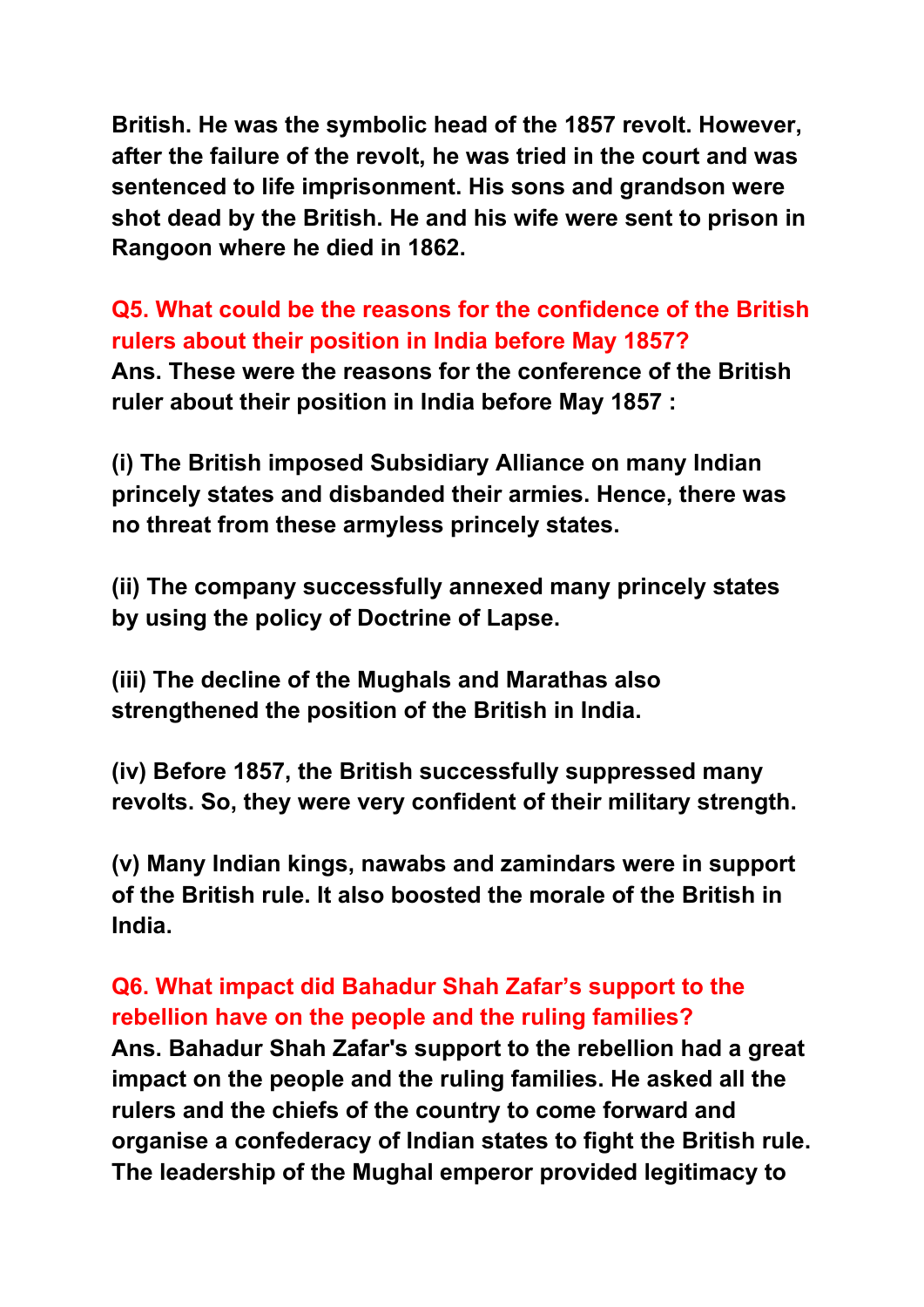**this rebellion. All small and big kingdoms, kings, rajas, nawabs, zamindars, and many Hindu and Muslim religious leaders welcomed his leadership and joined the rebel troops at Delhi, Kanpur and Lucknow. The people from various towns and villages also rose up in the rebellion and rallied around their local leaders.**

## **Q7. How did the British succeed in securing the submission of the rebel landowners of Awadh?**

**Ans. The British succeeded in securing the submission of the rebel landowners of Awadh by using following methods :**

**(i) They announced rewards for loyal landowners of Awadh.**

**(ii) The British allowed them to enjoy the traditional rights over their lands.**

**(iii) The British also exempted them from paying taxes.**

#### **Q8. In what ways did the British change their policies as a result of the rebellion of 1857?**

**Ans. As a result of the rebellion of 1857 the British changed their policies in following ways :**

**(i) The rule of the British East India Company was abolished and the control of the government in India was transferred to the British Crown.**

**(ii) A minister of the British cabinet, called the secretary of state, was made responsible for the governance in India.**

**(iii) A Council, called the India Council, was formed to advise the secretary of state.**